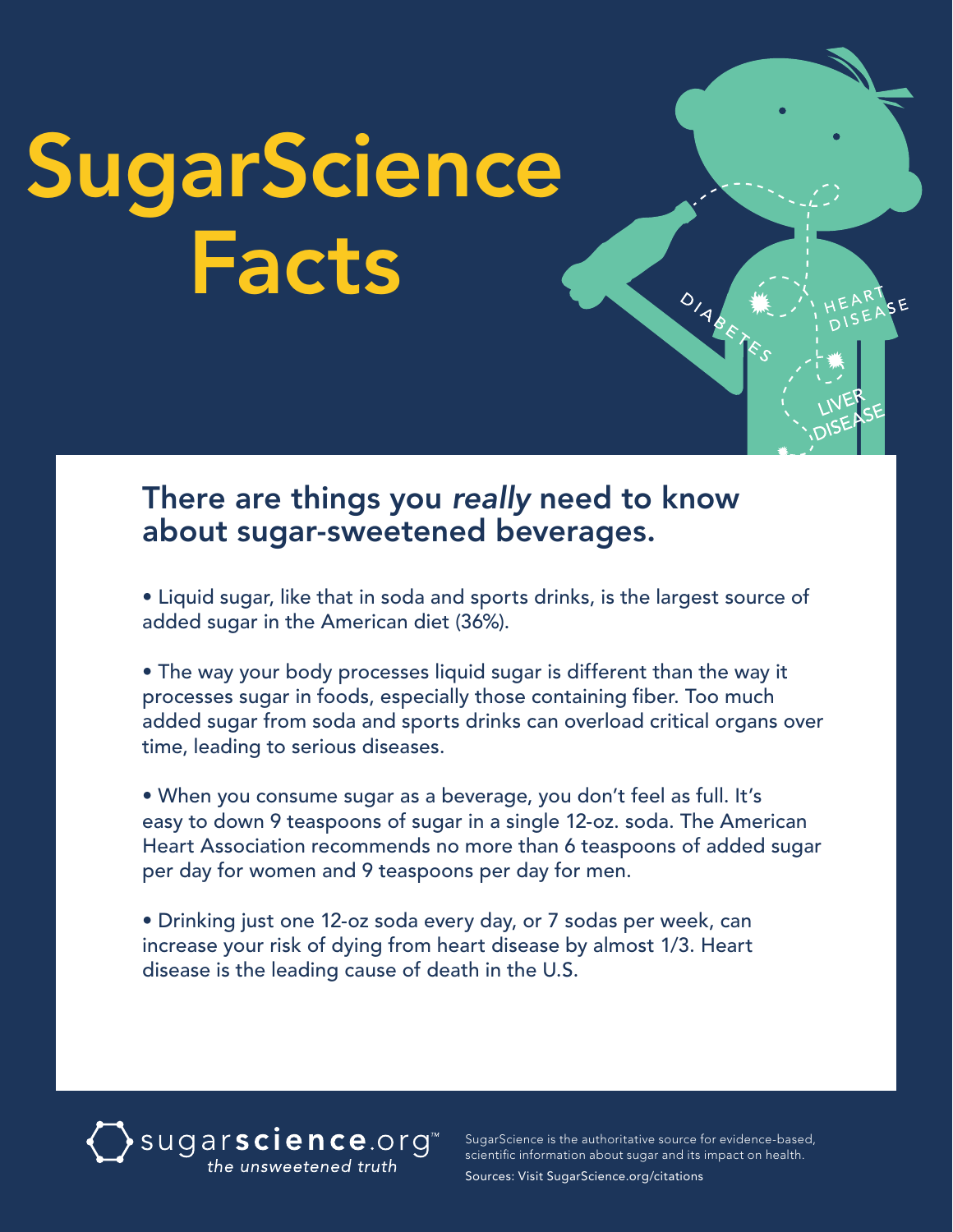## **SugarScience** Facts

#### Sugar is hiding in most of the foods we eat.

• Every day, the average American consumes almost three times more sugar than is recommended. That adds up to an average of 66 pounds of added sugar each year.

• Added sugar is hiding in 74% of packaged foods, including foods many of us think are healthy, like yogurt and energy bars, and even in savory foods, like pasta sauce, breads, salad dressing and ketchup.

• In an effort to make foods "low-fat," many food companies replaced added fat with added sugar.

• There are at least 61 names for added sugar on food labels. They include: Agave nectar, Barley malt, Barley malt syrup, Barbados sugar, Beet sugar, Brown sugar, Buttered syrup, Cane juice, Cane juice crystals, Cane sugar, Caramel, Coconut sugar, Coconut palm sugar, Corn syrup, Corn syrup solids, Corn sweetener, Confectioner's sugar, Carob syrup, Castor sugar, Date sugar, Dehydrated cane juice, Demerara sugar, Dextrin, Dextrose, Evaporated cane juice, Freeflowing brown sugars, Fructose, Fruit juice, Fruit juice concentrate, Glucose, Glucose solids, Golden sugar, Golden syrup, Grape sugar, HFCS (High Fructose Corn Syrup), Honey, Icing sugar, Invert sugar, Maltodextrin, Maltol, Maltose, Malt syrup, Mannose, Maple syrup, Molasses, Muscovado, Palm sugar, Panocha, Powdered sugar, Raw sugar, Refiner's syrup, Rice syrup, Saccharose, Sorghum, Sorghum syrup, Sucrose, Sugar (granulated), Syrup, Treacle, Turbinado sugar, Yellow sugar.



SugarScience is the authoritative source for evidence-based, scientific information about sugar and its impact on health. Sources: Visit SugarScience.org/citations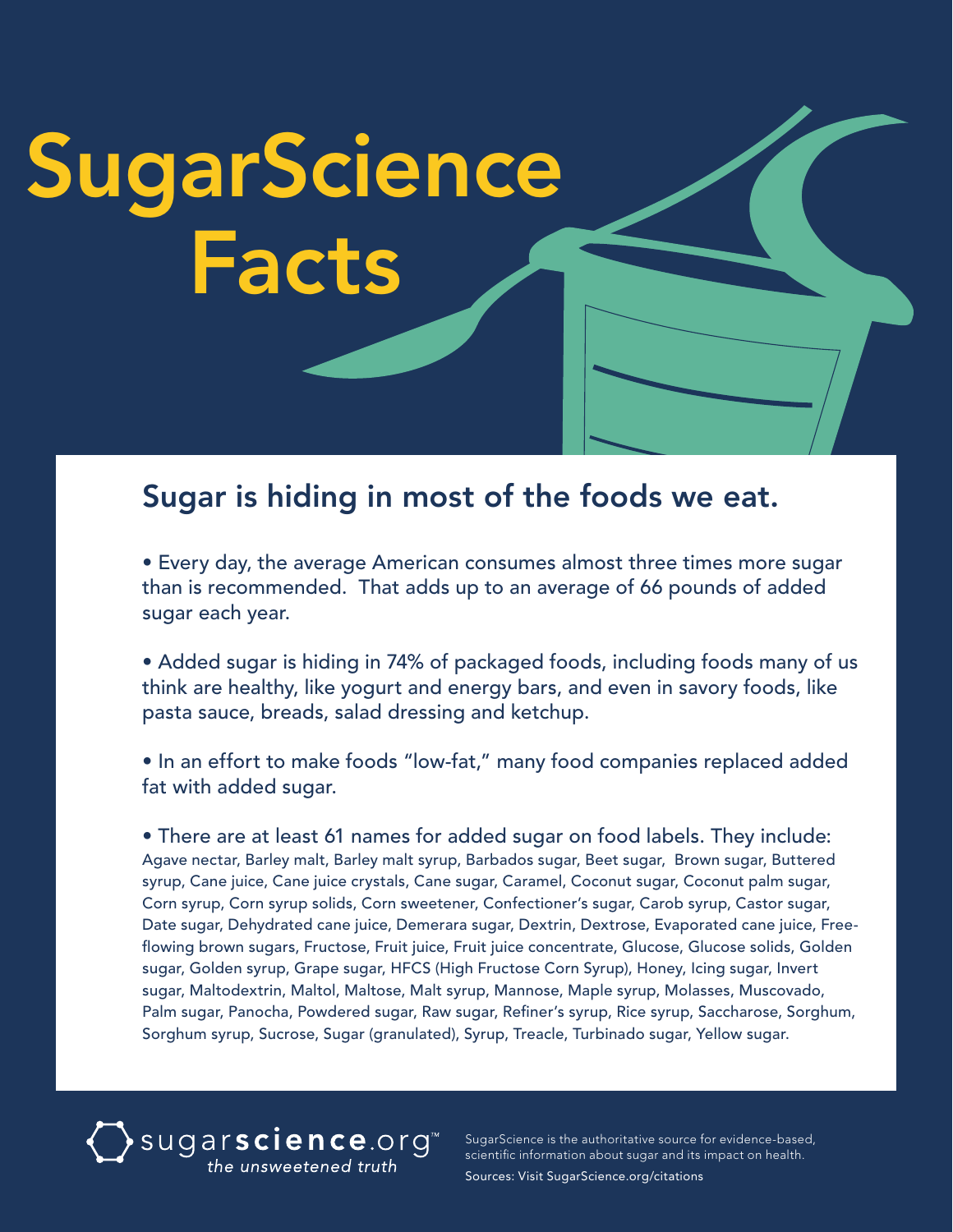### sick. SugarScience Facts

#### There are things you *really* need to know about the health effects of too much added sugar.

- Growing scientific evidence shows that eating too much added sugar over time is linked to health problems, including serious diseases such as heart disease, diabetes and liver disease.
- Drinking just one 12-oz. soda every day, or 7 sodas per week, can increase your risk of dying from heart disease by almost 1/3. Heart disease is the leading cause of death in the U.S.
- Long-term, excessive consumption of added sugar can also disrupt your body's natural hormonal balance, creating a condition called metabolic syndrome, which is linked to many forms of chronic disease.
- "Sugar belly" (excess fat around your midsection) is one possible sign that you might have metabolic syndrome.



SugarScience is the authoritative source for evidence-based, scientific information about sugar and its impact on health. Sources: Visit SugarScience.org/citations

Too much added sugar doesn't just make us fat. It can also make us